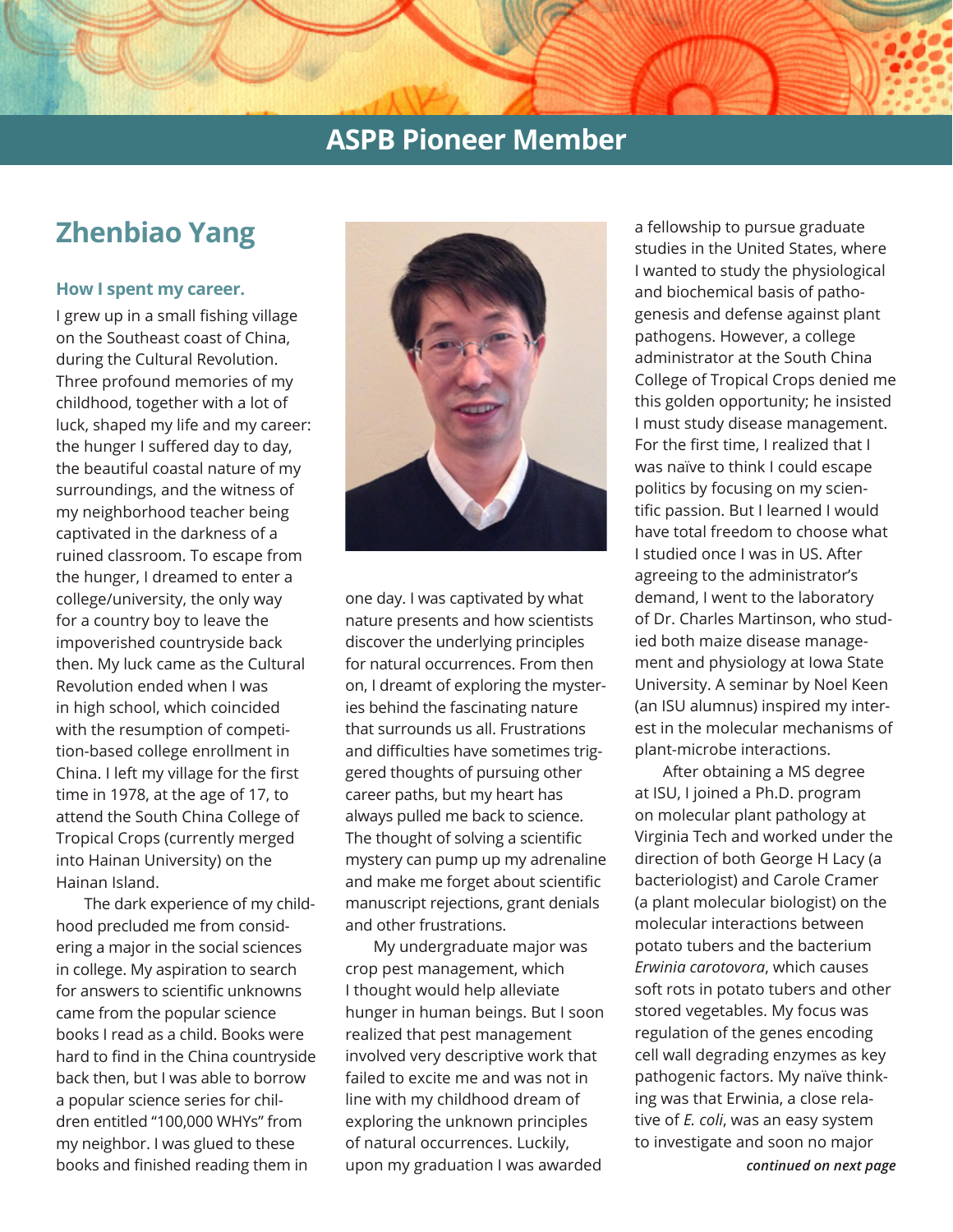#### **Zhenbiao Yang** *continued*

unknowns would exist. For my postdoctoral training I decided to move to more complex systems: signaling mechanisms in plants. This was essentially a completely unexplored field. In 1990, I joined John Watson's group at the University of Maryland (College Park) to work on blue light signaling in pea. After more than two years of frustrations and failures in the attempt to determine how blue light regulates gene transcription in pea, I was depressed and considered quitting plant science. However, my heart would not let me do it, and I decided to read extensively in the library and search for other significant and exciting questions in plant biology. Reading about exciting research findings helped relieve my depression. One of the exciting findings was the identification of genes by John Pringle's and other groups that encode a very conserved Rho small GTPase, CDC42, that regulates establishment of cell polarity in yeast. This triggered my realization that cell polarity, a completely unexplored field in plant biology at that time, must be of paramount importance in plant development. It led to my interest in cloning the Rho GTPase homologs in plants, ROPs (Rho-like GTPases of plants). My subsequent investigations of ROP-based signaling mechanisms that regulate the cytoskeleton, cell polarization, polar cell growth, and cell morphogenesis in plants followed.

While I was still a postdoc at UMD, Carol Cramer and I submit-

ted an NSF grant proposal, and we were extremely lucky to receive the award. As the grant was submitted via Virginia Tech, I moved back there as a research scientist in 1993. I was successful in obtaining another grant, this one from the USDA, before I became an Assistant Professor at Ohio State University in 1994. In my own laboratory, I used two model systems in Arabidopsis (growth of pollen tubes and formation of leaf pavement cells) to investigate signaling mechanisms underlying creation of cell polarity, tip growth, and cell-cell coordination of morphogenesis. My decision to work on cell polarity and obtain grants as a postdoc was essential for me to secure a faculty position in an extremely competitive job market. My next big decision was to move to the University of California at Riverside in 1999. For several reasons this move boosted my research to the next level. First, I was surrounded by extremely supportive colleagues, including Elizabeth Lord, Julia Bailey-Serres and Anthony Huang. Second, a couple of years after I joined UCR, Natasha Raikhel was hired and established the Center for Plant Cell Biology (CEPCEB). Natasha created a first-class infrastructure and a stimulating and collegial environment in which plant cell biological research blossomed. Third, Natasha's leadership and an outstanding cohort of colleagues provided me with unparalleled support and a stimulating intellectual environment. Last but not the least, I had the good fortune

to be associated with a group of super and collaborative postdocs and graduate students, among whom many now have a successful academic career of their own.

I am not a hero, but an old Chinese saying "times make a hero" could not have been more accurate for my chosen research area. The timing for me to get into mechanistic studies of cell polarity was perfect. When I identified ROPs, my first intuition was that I needed a biologically interesting but technically easily manipulated system that is amenable to molecular, genetic and cell biological analyses to study the mechanisms underlying formation of cell polarity in plants. At that time, there were no molecular studies of cell polarity in any plant system, so I had all systems to choose from. The question was which one. I considered the elegant *Fucus* zygote, where Ralph Quatrano had done beautiful physiological studies of cell polarity regulation, but it is not amenable to molecular genetic analyses. My luck and the beauty of the nature helped. A western blot analysis showed me that ROP proteins are highly abundant in pollen. Consequently, I decided the tip-growing pollen tube was the best system for studying apical cell polarity in plants. As a culturable "single cell" with a haploid genome, it is basically the "yeast system" in higher plants. Immunostaining revealed the distribution of ROPs in pollen tube tips, demonstrating the first plant proteins shown to

*continued on next page*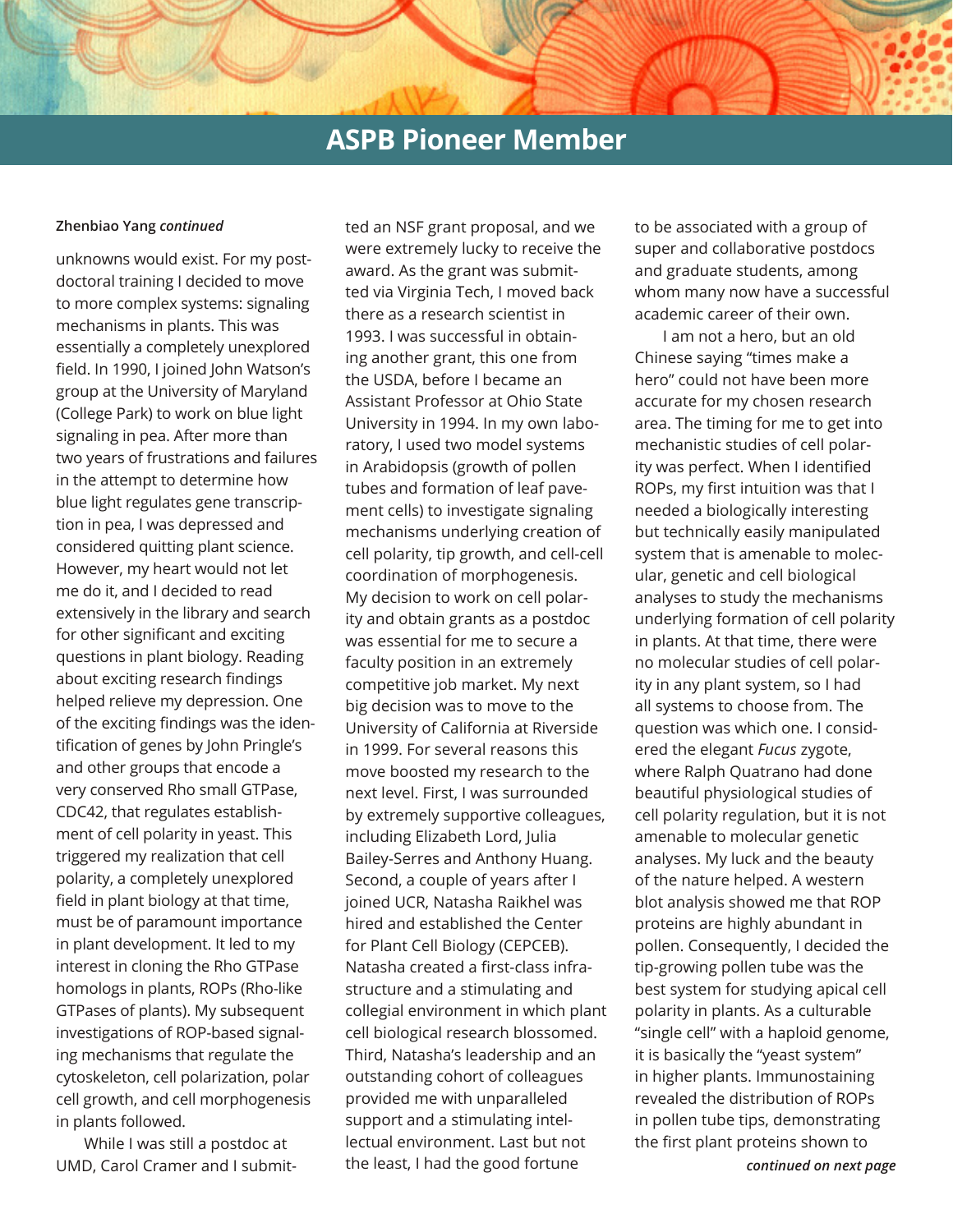#### **Zhenbiao Yang** *continued*

be polarly localized; we subsequently applied various reverse and forward genetic methods and molecular and cell biological tools to investigate the Arabidopsis pollen tube system.

After setting up the pollen tube system, serendipity introduced me to another fascinating system: the puzzle piece-shaped leaf epidermal pavement cells with their interdigitated lobes and indentations. We wanted to probe the function of ROP2, which is expressed throughout various vegetative tissues, by constitutively expressing active (CA) and dominant negative (DN) mutants of ROP2 in Arabidopsis under control of the CaMV 35S promoter. When my graduate student, Hai Li, showed me images of wild type pavement cells and those in CA-rop2 and DN-rop2 transgenic plants, I was so intrigued by the amazing cell shapes that I immediately decided pavement cells would be an excellent system for studying the mechanisms underlying formation of cell polarity and shape in a multicellular plant tissue.

In the 1990s, there was some description of cellulose deposition patterns associated with the arrangement of microtubules in pavement cells, but no molecular or genetic studies had been reported on pavement cell formation. Hence, the pavement cell system came under my radar with excellent timing. ROP2 provided a stepping-stone for us to investigate the molecular mechanisms underlying

formation of their puzzle piece shape. At that time, however, I had no idea this interesting system for cell biological studies would later become an excellent model system for discovering the role for auxin regulation of cell morphogenesis and a new auxin signaling system on the cell surface.

Timing is not everything. As mentioned above, the unlimited support from Natasha Raikhel, the outstanding infrastructure she built, and the stimulating and collegial environment at CEPCEB was instrumental in the trajectory of my career, as were the many excellent graduate students and postdocs with whom I was fortunate to be associated. I was not a cell biologist by training, but I learned how to stand on the shoulder of giants. I had several postdocs, including Junko Katsuda, Yakang Lin and most importantly Ying Fu, who were super talented and very well trained in microscopy and imaging. They taught me cell biological and microscopy knowledge and trained other postdocs and graduate students in these arts.

### **What do you consider your most important contribution to plant science?**

After establishing the Arabidopsis pollen tube and pavement cell systems for investigating the molecular mechanisms responsible for formation of cell polarity, tip growth and cell morphogenesis in plants, my group made several contributions that are worth mentioning. First, we uncovered a ROP-based

signaling network regulating tip growth in pollen tubes, which involves dynamic activation of ROPs at the cell apex, two opposing ROP signaling pathways regulating actin dynamics and exocytosis, and feedforward and feedback loops that contribute to the ROP activity dynamic and oscillation at the pollen tube apex. Second, by integrating computational modeling with experimentation, we showed that an exocytosis-coordinated mechanism provides a minimal design principle for tip growth and overarches the regulation of rapid tip growth, growth guidance, and cell wall maintenance under mechanical stress. Third, we elucidated a CrRLK1L-dependent ROP signaling pathway that senses mechanical stress experienced by pollen tubes growing from the stigma to the transmitting tract. Similar pathways may also regulate mechanical responses in other plant cell systems, such as pavement cells.

*continued on next page* In the area of pavement cells, we also uncovered a signaling network composed of two mutually inhibiting ROP signaling pathways that regulate the formation of puzzle-piece shapes. We showed that these pathways are activated by auxin, and we provided evidence that auxin not only activates the two pathways within a pavement cell, but also coordinates the activation of these pathways across adjacent neighboring cells. Importantly, these studies led to the discovery of cell surface-based auxin signaling